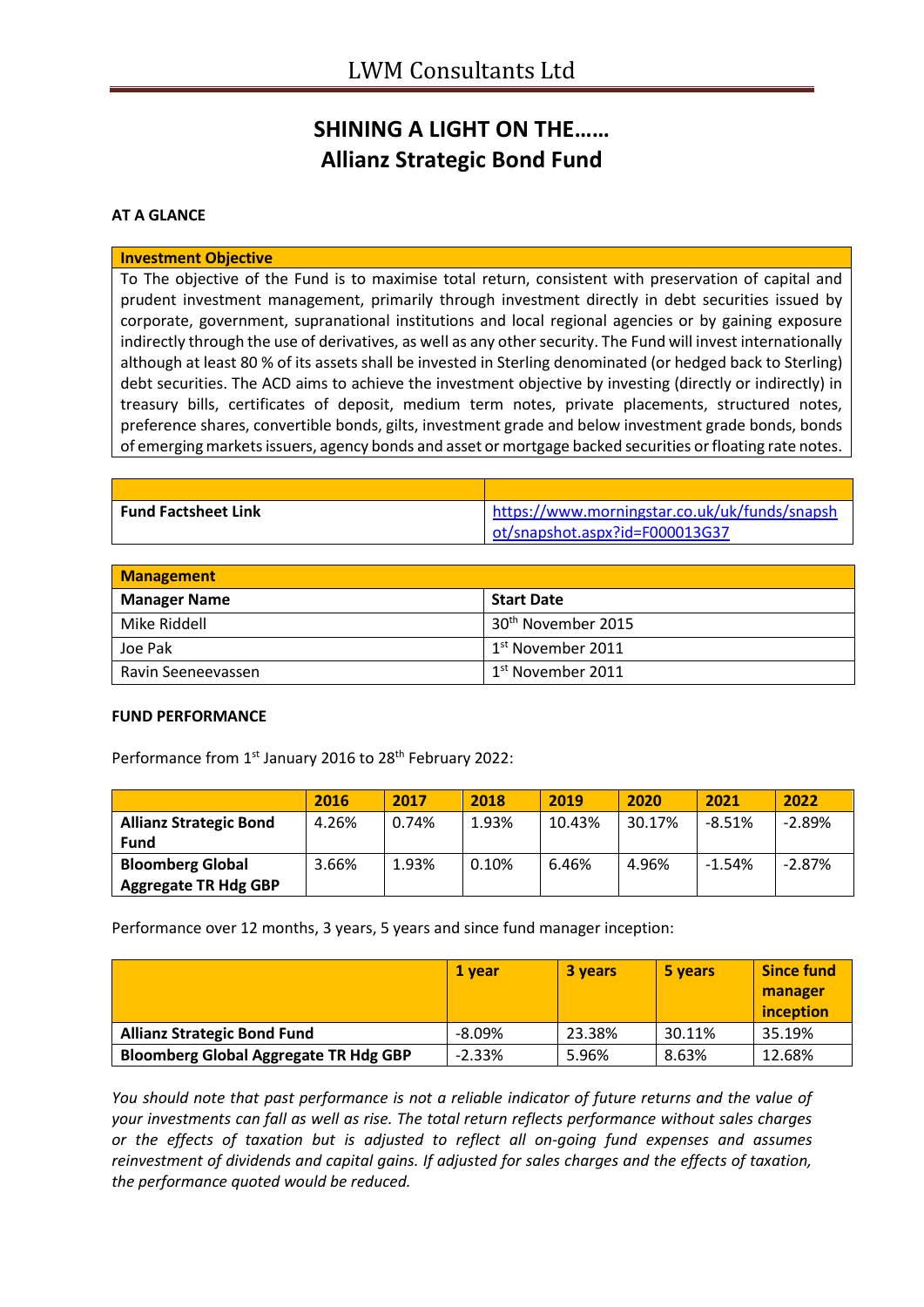# LWM Consultants Ltd

| Tracking Error   Upside | <b>Capture Ratio   Capture Ratio</b> | <b>Downside</b> | <b>Batting</b><br><b>Average</b> | <b>Beta</b> | <b>Alpha</b> | <b>Credit</b><br><b>Quality</b> |
|-------------------------|--------------------------------------|-----------------|----------------------------------|-------------|--------------|---------------------------------|
| 7.15                    | 167.63                               | 28.69           | 52.78                            | 0.84        | 6.82         | Medium                          |

| <b>Volatility Measurements</b> |       |
|--------------------------------|-------|
| 3-Yr Std Dev (volatility)      | 7.78% |
| 3-Yr Mean Return (average)     | 7.25% |

| <b>Credit Quality</b> |           |
|-----------------------|-----------|
| AAA                   | 80.48%    |
| AA                    | $-18.15%$ |
| Α                     | 27.55%    |
| <b>BBB</b>            | $-6.30%$  |
| <b>BB</b>             | 9.25%     |
| B                     | 1.70%     |
| <b>Below B</b>        | 0.34%     |
| Not Rated             | 5.14%     |

| Top 5 Holdings – 224 bond holdings, 323 other holdings |                          |        |  |
|--------------------------------------------------------|--------------------------|--------|--|
| 2 Year Treasury Note Future Mar 22                     |                          | 24.19% |  |
| 5 Year Treasury Note Future Mar 22                     |                          | 13.19% |  |
| Korea 3 Year Bond Future Mar 22                        | $\overline{\phantom{0}}$ | 4.45%  |  |
| South Africa (Republic of) 8%                          |                          | 2.77%  |  |
| France (Republic Of) 0.25%                             |                          | 2.75%  |  |

| <b>Fixed Income</b>       |      |
|---------------------------|------|
| <b>Effective Maturity</b> | 4.94 |
| Effective Duration        | 6.12 |

### **UPDATE….**

We have only recently reviewed this strategy. To illustrate our concerns, I have shown below the performance chart since the manager took this over up to 28 February 2022. This really shows how the fund tracked the index and then made a strong "macro call" in 2020, and since then has drifted. Although it has outperformed the gap is starting to narrow.

It is worth adding that year to date (up to 23 March), the fund is down -6.71% so it has continued downward this year.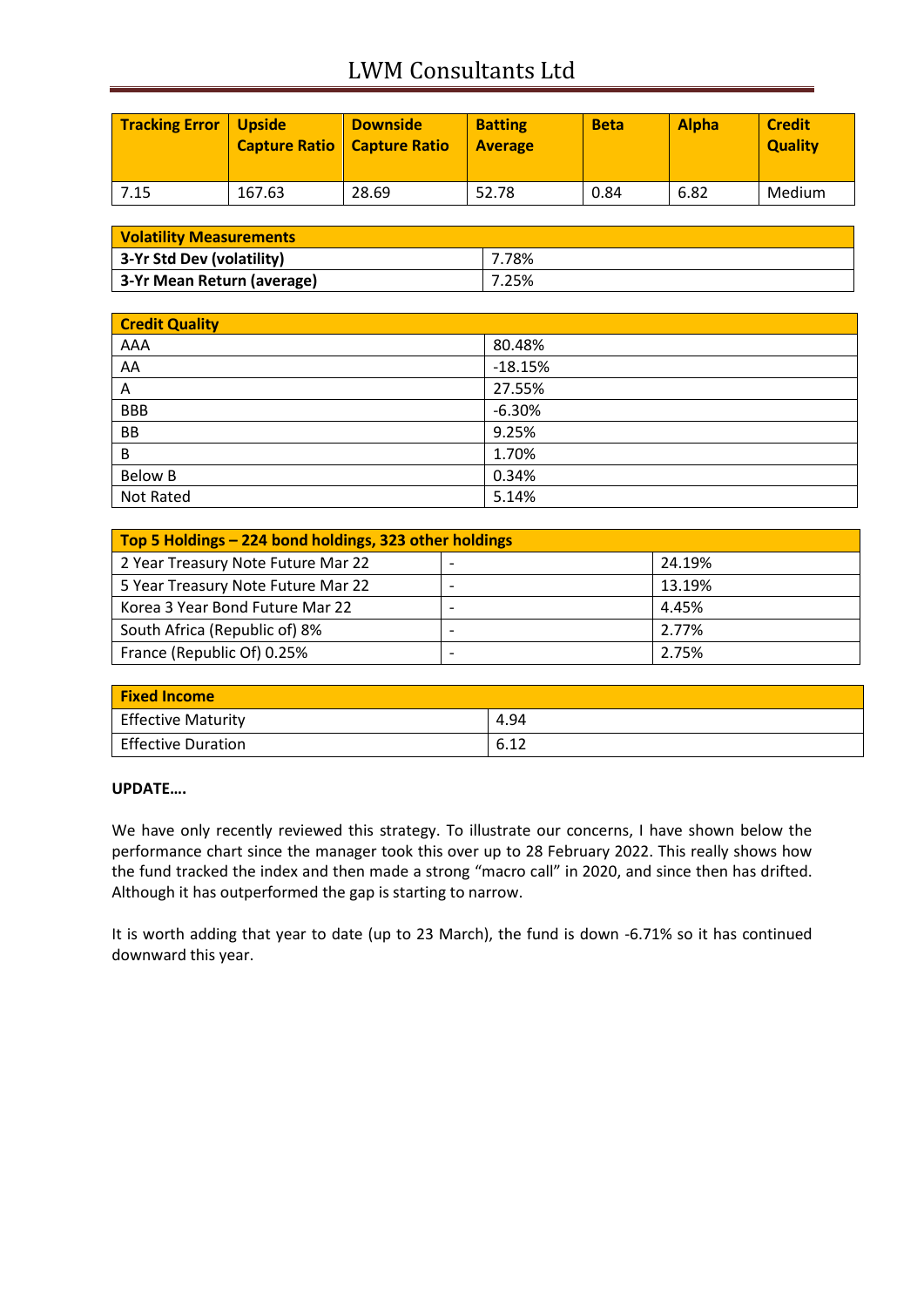## LWM Consultants Ltd

| 2018  | 2019                                                              | 2020 | 2021                                                        |
|-------|-------------------------------------------------------------------|------|-------------------------------------------------------------|
| Value |                                                                   |      |                                                             |
|       |                                                                   |      |                                                             |
|       |                                                                   |      |                                                             |
|       |                                                                   |      |                                                             |
|       |                                                                   |      |                                                             |
|       |                                                                   |      |                                                             |
|       | - Allianz Strategic Bond A Inc (Total Return, GBP, Pre-Tax) 35.19 |      | - Bloomberg Global Aggregate TR Hdg GBP (Market Retur 12.68 |

The strategy runs along three lines:

- 1. To outperform the benchmark
- 2. To be uncorrelated to equities
- 3. To make more money when they get things right than when they loose money

The manager argues that this strategy is misunderstood and very different to others in the market. They have delivered on being uncorrelated to equities and this is very different to other strategies which are correlated to equities. This means in theory it should behave differently. They have outperformed the benchmark and they argue they have protected on the downside and made money when they have got the macro call right.

They argue that this year they did in fact get the "macro call" right and that they were ahead of the benchmark until around late February. They did have around a 3% position in Russia and that cost the fund 2.4% in performance year to date. They haven't written the position to zero and if this happens there will be around -0.4% further fall on the fund.

The negative performance this year comes on the back of a poor 2021 where they suffered due to inflation.

Looking at markets now they believe there is too much focus on inflation and not enough on growth and recession fears. They believe that central banks being less accommodating with money flows will impact risk assets. They also believe a big driver of global growth is China and they are not doing enough to drive the economy, and this is bad for global growth.

They think there will be a big fall in inflation and expect UK interest rates to peak around 2%, but much of this is priced into markets. They see stress in the bond markets like 2015 and 2018 and they think this could have a negative impact on lending to corporates and individuals.